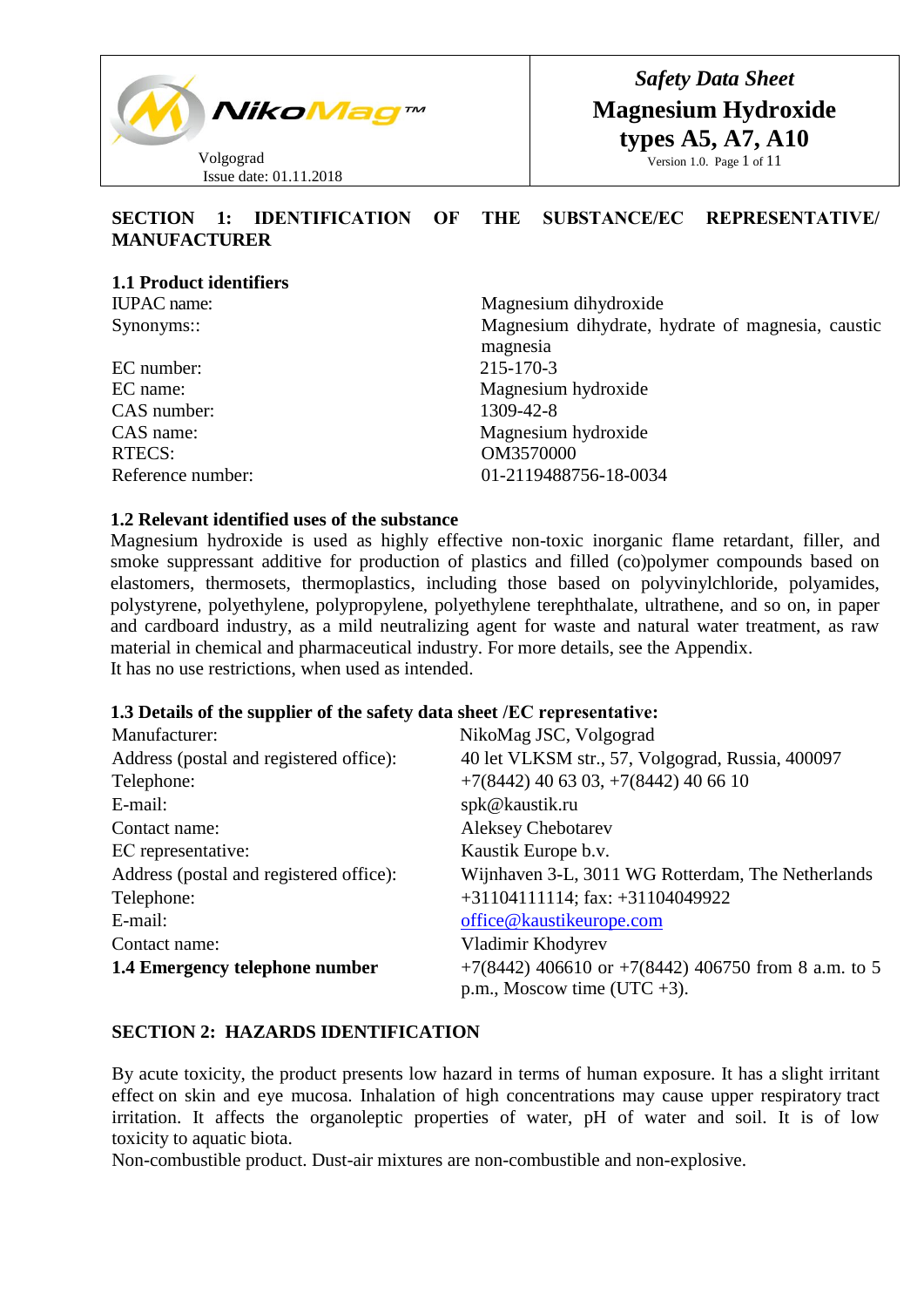

# **2.1 Classification of the substance or mixture**

Magnesium hydroxide is not classified as hazardous according to Regulation (ЕС) No. 1272/2008 (CLP) or persistent, bioaccumulative and toxic according to Regulation (ЕС) No. 1907/2006.

**2.2 Label elements:** Symbol: None Signal word: None

# **2.3 Other hazards**

# **2.3.1 Data and findings regarding bioaccumulativity and toxicity (PBT) or persistence of a bioaccumulative substance (vPvB)**

According to the REACH Regulation, PBT /vPvB assessment is not applicable to inorganic substances.

Magnesium hydroxide is not persistent, bioaccumulative or toxic based on quantitative and qualitative evidence presented.

### **2.3.2 Danger prevention measures:**

If in eyes, carefully rinse with water for several minutes. Remove contact lenses, if present and easy to do. Continue rinsing. If irritation persists, seek medical aid. Wash your hands after work.

# **SECTION 3: COMPOSITION/ INFORMATION ON INGREDIENTS**

### **3.1 Substances**

Chemical name (according to IUPAC) Magnesium dihydroxide

Chemical formula  $Mg(OH)$ <sup>2</sup> H-O-Mg-O-H

General composition data

The product is available in types A5, A7, A10, having different specific surface and particle size of magnesium hydroxide.

Components

| Ingredients:                               | CAS No.   | EC No. (EINECS,<br>EILINCS) | Content, wt. %    |
|--------------------------------------------|-----------|-----------------------------|-------------------|
| Magnesium hydroxide<br>Mg(OH) <sub>2</sub> | 1309-42-8 | EC 215-170-3                | no less than 99,0 |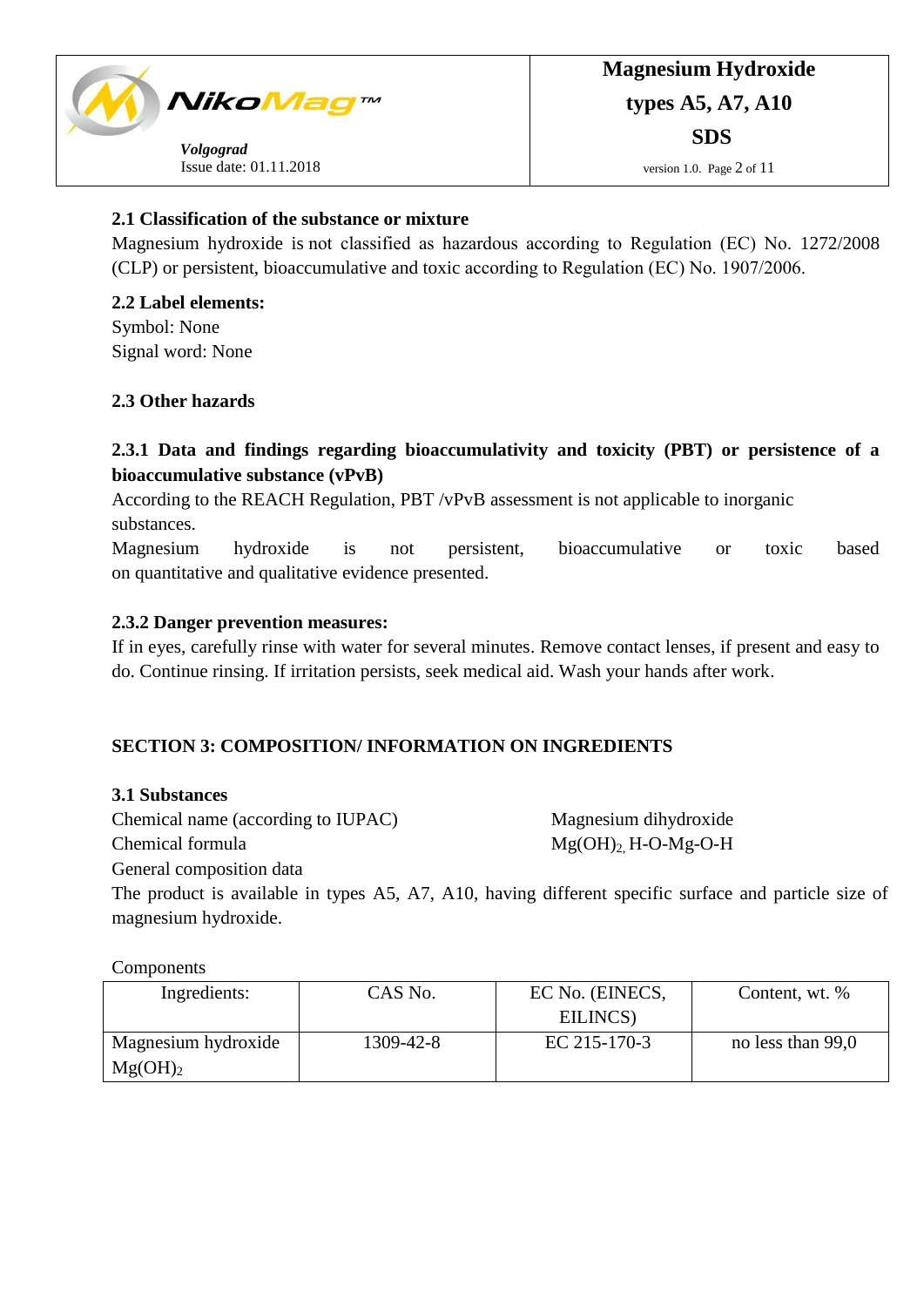

version 1.0. Page 3 of 11

# **SECTION 4: FIRST AID MEASURES**

# **4.1 Description of first aid measures**

# **If inhaled:**

Move to fresh air, keep warm and quiet. Seek medical advice if necessary.

# **In case of skin contact:**

Remove contaminated clothes. Wash skin with running water and soap. Seek medical advice if necessary.

# **In case of eye contact:**

Flush eyes with running water for several minutes, while keeping the eyelids wide open. Remove contact lenses, if present and easy to do. Continue rinsing. Seek medical advice if necessary.

# **In case of ingestion:**

Rinse mouth with water, drink plenty of water, take activated charcoal, saline purgative. Seek medical advice if necessary.

# **First aid kit:**

Cotton, glass eye cup, saline purgative, activated charcoal.

# **4.2 Most important symptoms and effects, both acute and delayed**

# **In case of intoxication by inhalation:**

Inhalation in high concentrations may cause irritation to throat, coughing, sore throat, irregular respiratory rhythm, headache, fever.

# **In case of skin contact:**

Slight irritant effect on skin (slight hyperemia).

# **In case of intoxication by ingestion (if swallowed):**

Swallowing of large quantities may cause abdominal pains, nausea, vomiting, diarrhea, drowsiness.

# **4.3 Indication of any immediate medical attention and special treatment needed:**

Not required

# **SECTION 5: FIREFIGHTING MEASURES**

# **5.1 Extinguishing means**

The product is non-combustible. Any fire extinguishing media can be used in its presence. If combustion occurs, use water, dry powder extinguishers, sand, fire blanket.

# **Forbidden extinguishing measures:**

None

# **5.2 Special hazards arising from the substance**

Non-combustible, fire - and explosion-safe.

# **Fire and explosion hazards**

None, because the product is non-combustible and non-explosive.

# **Combustion and/or thermal degradation products hazard:**

Thermal degradation product is magnesium oxide.

# **5.3 Advice for firefighters**

As the product is non-flammable, use extinguishing measures for combustion sources. The combustion process can be involved packing

# **Personal protective equipment for fire-fighting:**

In case of fire, wear self-contained breathing apparatus.

Use personal protective equipment.

Wear chemical-resistant oversuit.

# **Specific fire-fighting procedures:**

If possible, remove containers with the product from the fire area.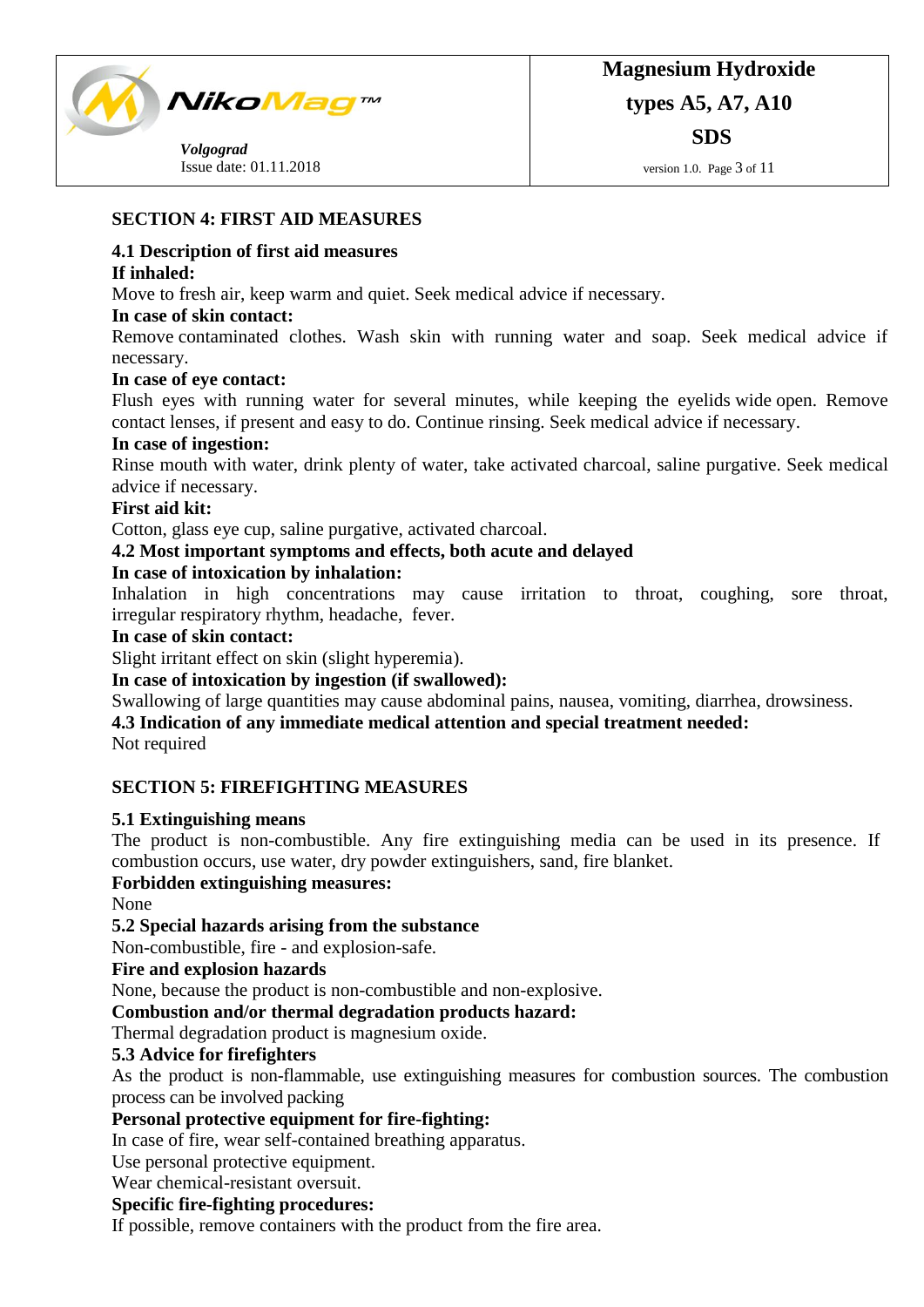

# **SECTION 6: ACCIDENTAL RELEASE MEASURES**

### **6.1 Personal precautions, protective equipment and emergency procedure**

### **6.1.1 For non-emergency personnel**

For collective protection, all rooms where magnesium hydroxide is produced, used and stored must be equipped with suction and exhaust ventilation ensuring workplace air quality to meet the regulatory requirements. The manufacturing equipment must be earthed. Persons exposed to the substance must be provided with individual protection means.

# **6.1.2 Personal safety equipment**

See Section 8. Persons exposed to the product must be provided with individual protection means: special clothing (cotton fabric suit); safety footwear (rubber boots); rubber gloves; filter respirators; clear lens safety goggles.

### **6.2 Environmental precautions**

If scattered indoors, sweep up the clean solid product into a suitable container and recover into the process for reuse. Wash the scattering area with water leading the wash water to the industrial sewage system. All operations require the use of individual protection means. Sweep up the contaminated scattered and spilled product into a suitable container and send it for disposal to the facilities approved by the local supervision agencies.

Ensure an intensive ventilation in the premises.

If scattered outdoors (transport accident) keep away all personnel not involved in emergency response. All entrants must wear individual protection means and keep upwind. Using a spade, collect the scattered magnesium hydroxide and spilled magnesium hydroxide suspension into a suitable container together with the surface layer and send it for disposal to the facilities approved by the local supervision agencies. Collect scattered and intact packages with the product and send them for the purpose intended.

### **6.3 Methods and materials for containment and cleaning Up**

See Section 5. The product is non-combustible. Cool down the product containers placed in the vicinity of the fire with water/foam trying to avoid combustion, damage to the package and scattering of the product.

### **6.4 Reference to other sections**

Treat recovered material as described in the sections 7,8,13.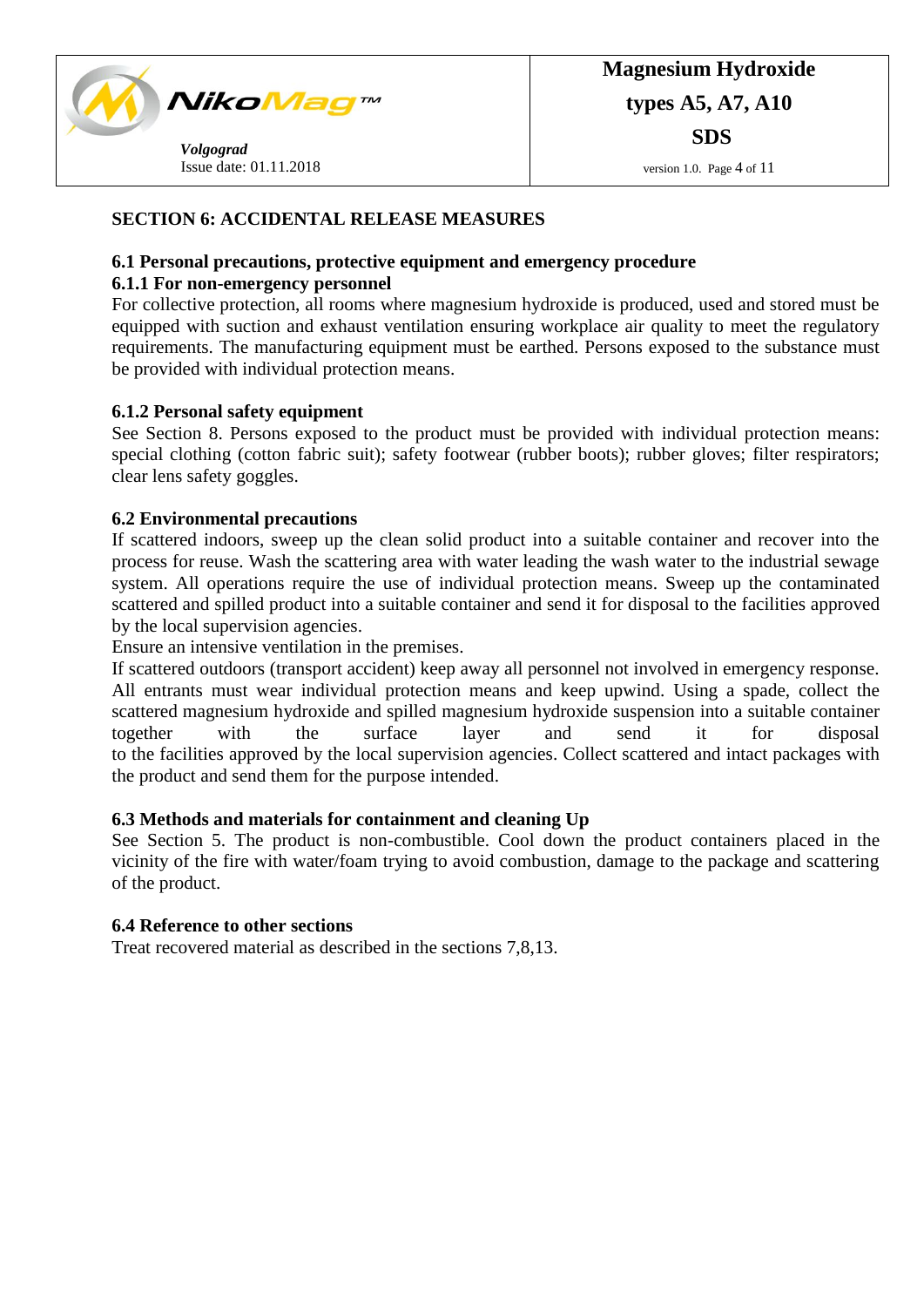

# **SECTION 7: HANDLING AND STORAGE**

### **7.1 Precautions**

### **Safety measures and collective means of protection**

See Sections 6,8. Manufacturing equipment must be sealed. Avoid damage to the integrity of transport package. Ensure ventilation of the premises. The operating personnel must be trained in safe handling of the product and be provided with individual protection means.

Environmental protection is ensured by the observance of manufacturing instructions, air-tightness of the manufacturing equipment, and package integrity. Workplace air quality must be regularly monitored in the production rooms. Cleaned workspace air must be discharged to the atmosphere. Waste water resulting from washing and wet cleaning must be sent to biological treatment plants. Do not allow product to reach water bodies, soil or sewage system.

# **7.2 Conditions of safe storage, including any incompatibilities**

# **Conditions and periods of safe storage:**

See Sections 7,8. Magnesium hydroxide must be kept in original containers, in indoor storage areas away from humidity and at least one meter away from heating devices.

Storage temperature: no restrictions. Guaranteed shelf life is two years from the date of manufacture.

### **Incompatible substances and materials:**

Organics, acids.

# **Safety measures and storage precautions for domestic use:**

The product is not designed for domestic use.

# **Recommended packaging materials:**

Magnesium hydroxide with net weight up to 50 kg shall be packed in air-tight polyethylene valve bags, polypropylene bags, polypropylene valve bags with polyethylene lining, laminated polypropylene bags, or other bags. Magnesium hydroxide with net weight up to 1000 kg shall be packed in soft containers made of polypropylene fabric type MKR-1000, specially designed for loose and wet products. As agreed with the customer, other packaging types and weights can be used provided that they guarantee the absolute safety of the products and do not compromise their properties.

### **7.3 Specific end use(s)**

Included as an ingredient in polymer products, chemical raw materials, food supplements used as prescribed by food producers.

pH control agent.

The exposure scenarios are given in the Appendix.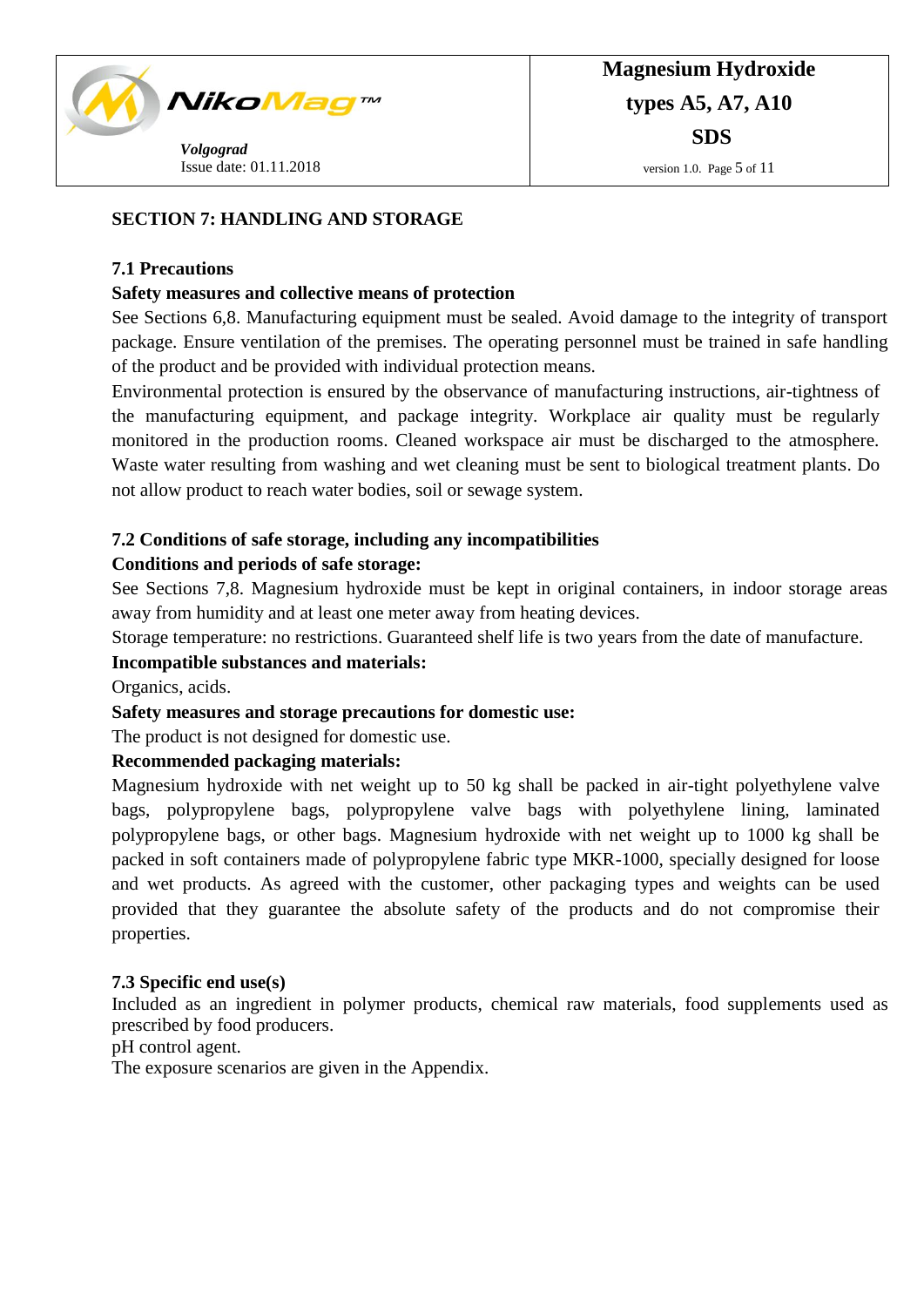

version 1.0. Page 6 of 11

# **SECTION 8: EXPOSURE CONTROLS / PERSONAL PROTECTION**

# **8.1 Control parameters**

8.1.1 Workplace Control Parameters

Depending on the OEL for total dust of 10 mg/m3 for inert respirable dust and 3 mg/m3 for inhalable dust 10 mg/m3.

8.1.2 Engineering Controls to Keep Exposure Within Permissible Limits

Air-tight equipment, general suction and exhaust ventilation. The equipment must be ESD safe.

# **8.2 Exposure controls**

8.2.1 Personal Protection Means for Personnel

General guidelines:

Preliminary and regular medical examinations for the personnel. Compliance with industrial hygiene regulations.

Respiratory protection: any type of aerosol filter.

Protective clothing (material, type):

Special clothing (cotton fabric suit); clear lens safety goggles; rubber gloves.

Personal protective equipment for domestic use:

Not used.

# **SECTION 9: PHYSICAL AND CHEMICAL PROPERTIES**

#### **9.1 Information on basic physical and chemical properties Index**

- 
- 
- c) Odour threshold N/A.
- 
- e) Melting/freezing point,  ${}^{\circ}C$   $>350 {}^{\circ}C$  dec
- f) Initial boiling point and boiling range,  $^{\circ}$ C N/A.
- g) Flash point N/A.
- h) Evaporation rate N/A.
- 
- j) Upper/lower flammability or explosive limits N/A.
- k) Vapor pressure Non inflammable
- 
- m) Specific density, g/cm3 Tamped density, g/cm3, not less than
- n) Water solubility at  $20 °C$ , mg/l 9.0-11.6
- o) Partition coefficient: n-octanol/water Non inflammable
- p) Auto-ignition temperature Non inflammable
- q) Decomposition temperature Non inflammable
- 
- 
- t) Oxidizing characteristics

a) Appearance White powder (types A, M7, M10) and paste (type B) b) Odor No specific odor d) pH 9,5-10,5 i) Flammability Non inflammable l) Vapor density Non inflammable Non inflammable 0,3 r) Viscosity Non inflammable s) Explosive characteristics fireproof and non-explosive to Oxidizing characteristics fireproof and non-explosive non-oxidizing

# **9.2 Other information**

Fat insoluble, absorbs oil on particle surface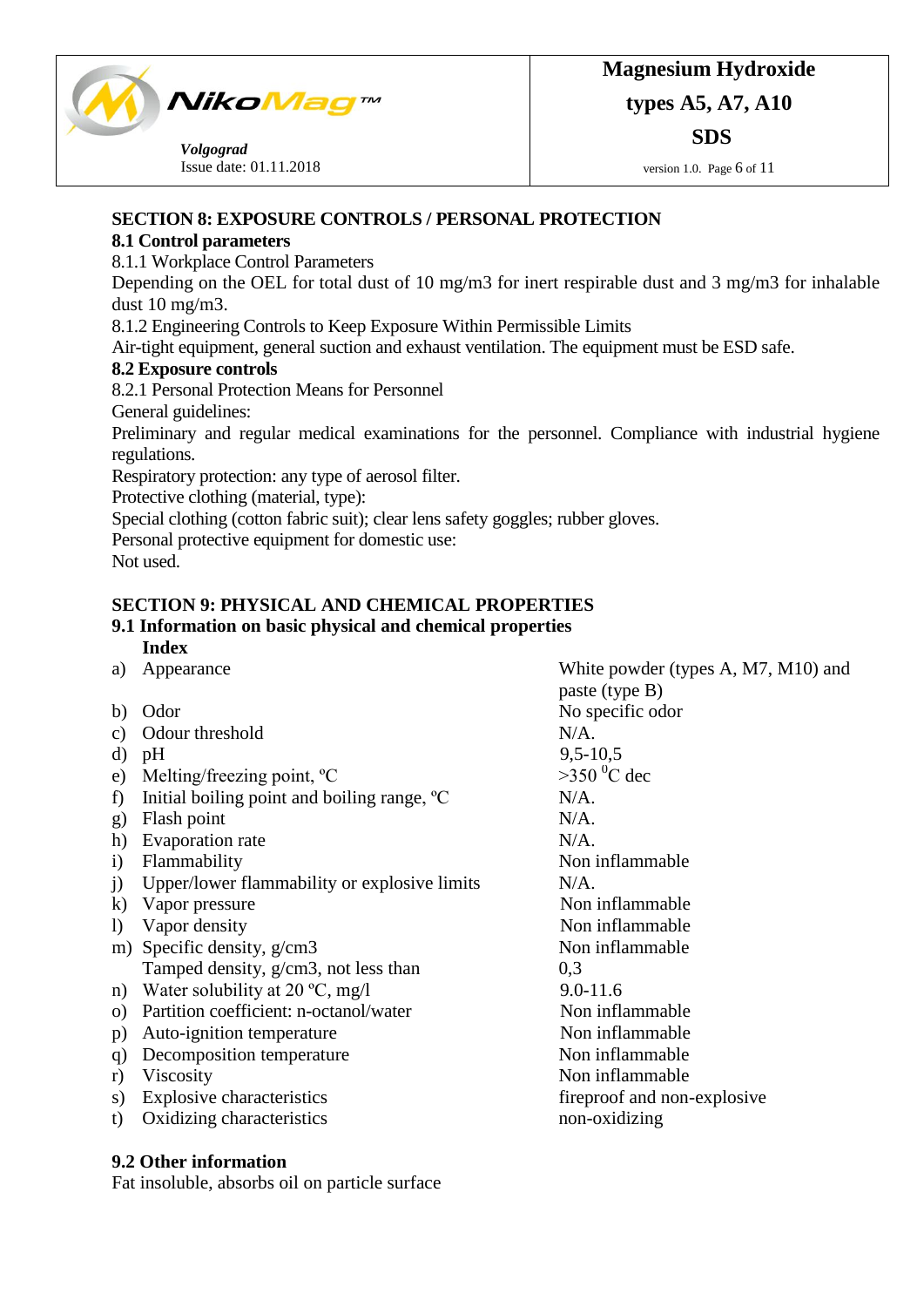

# **SECTION 10: STABILITY AND REACTIVITY**

**10.1 Reactivity**

None.

# **10.2 Chemical stability:**

The product is stable if operation and storage conditions are observed.

# **10.3 Possibility of hazardous reactions:**

Reacts with alkali, ammonium salts, sulfur, selenium, phosphorus, hydrogen sulfide, phosphine.

**10.4 Conditions to avoid:**

N/A.

# **10.5 Incompatible materials:**

Avoid contact with organic substances, acids, alkali.

# **10.6 Hazardous decomposition products:**

None.

# **SECTION 11: TOXICOLOGICAL INFORMATION**

# **11.1 Information on toxicological effects**

# **General information on exposure:**

For single intragastric and cutaneous administration the product is of low hazard for experimental animals.

# **Exposure routes:**

Via inhalation, ingestion, contact with skin and eye mucosa.

# **Affected organs, tissues and body systems:**

Respiratory, nervous and cardiovascular systems, gastrointestinal tract, liver, kidneys, mineral metabolism, skin, eyes.

# **Information on the harmful exposure during direct contact with the substance and consequences of such exposure:**

The product has a slight irritant effect on skin and eye mucosa; inhalation in high concentrations may cause irritation to upper respiratory tract. Not absorbed through the intact skin. Sensitization: not studied.

# **Information on distant hazardous effects on the body:**

Subtle cumulative effect. Embryotoxic, gonadotoxic, teratogenic, mutagenic and carcinogenic effects not studied.

# **Acute toxicity (** $DL_{50}$ **),** route of entry (intragastric, cutaneous), animal;  $CL_{50}$ , exposure time (h), animal):

DL<sup>50</sup> >2000 mg/kg, intragastric, rats;

DL<sub>50</sub>>2500 mg/kg, cutaneous, rabbits;

 $CL_{50} > 2100$  mg /l, rats, 4 h [6,7].

Doses (concentrations) having minimum toxic effect:

2747 mg/m<sup>3</sup>, intragastric, in children (drowsiness, coma).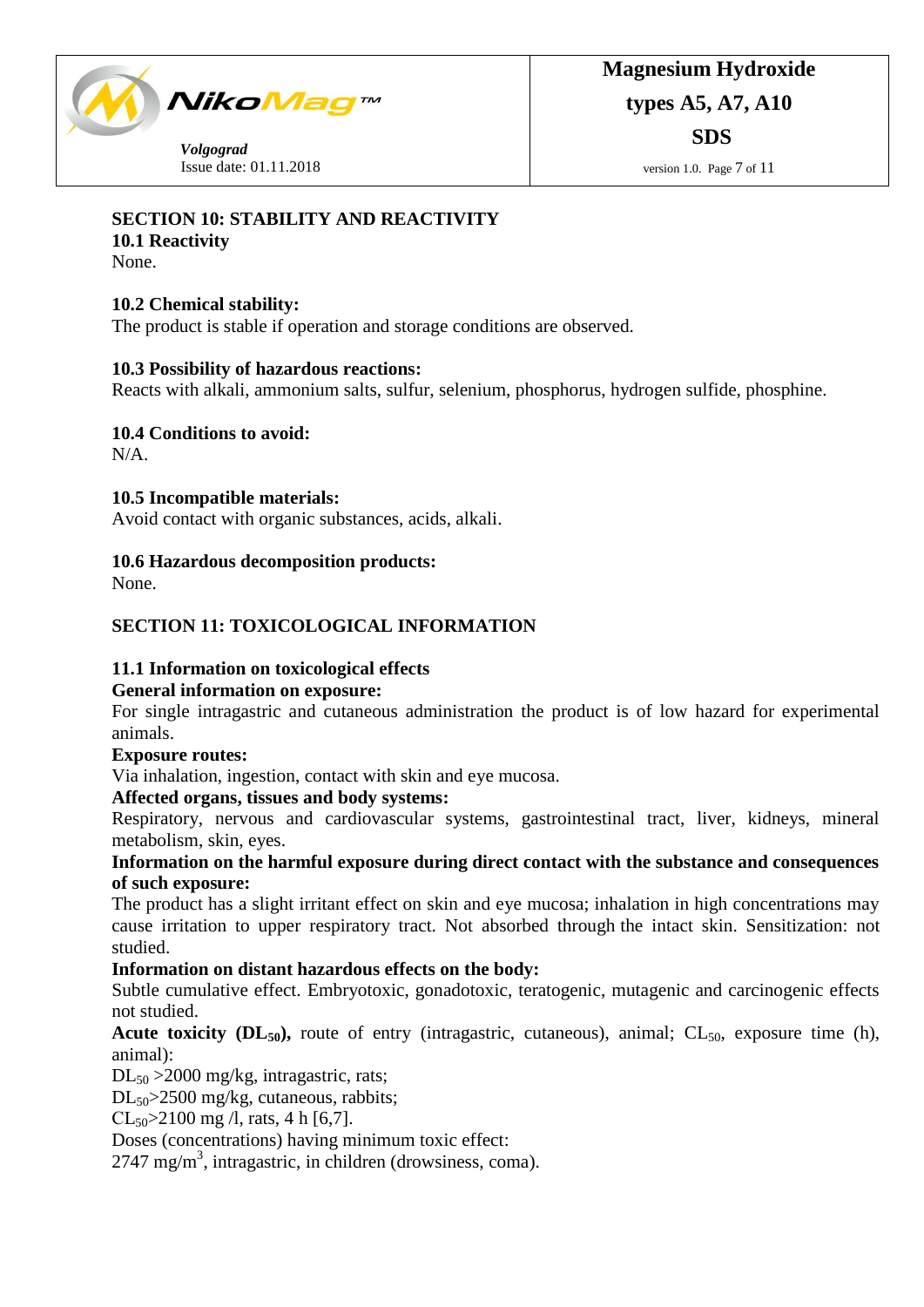

version 1.0. Page 8 of 11

# **SECTION 12: ECOLOGICAL INFORMATION**

### **12.1 Toxicity**

Hygienic regulations:

| Components | TLV water or approximate permissible    | TLV fishery or ASIL fishery, mg/l (LC,          |
|------------|-----------------------------------------|-------------------------------------------------|
|            | level in water, mg/l (LC, hazard class) | hazard class)                                   |
| Magnesium  | TLV water, magnesium                    | TLV fishery, magnesium (for water-              |
| hydroxide  | 50 mg/l, organoleptic $-$ adds flavour, | soluble forms) $40 \text{ mg/l}$ ,<br>sanitary- |
|            | hazard class 3.                         | toxicological, hazard class 4; for water        |
|            | pH monitoring required/should<br>be     | bodies<br>940<br>mg/l at $13-18\%$ ,            |
|            | within the range of $6.5$ to $8.5$ .    | toxicological, hazard class 4.                  |
|            |                                         | pH monitoring required/should be within         |
|            |                                         | the range of $6.5$ to $8.5$ .                   |

 $CL_{50} = 306,79$  mg/l, Pimephales promelas, 96 h;

 $CL_{50} = 775.8$  мг/л, Oncorhynchus mykiss, 96 h;

 $CL_{50} = 170,86$  mg/l, Daphnia magna, 96 h;

 $EC_{50}$ >100 mg/l, Pseudokirchneriella, 72 h [6,7].

### **12.2 Persistence and degradability**

The product is stable in abiotic conditions. It is transformed by the environment into basic magnesium carbonate. The product affects organoleptic properties of water, gives specific flavour to water. It changes рН of water and soil. It is of low toxicity to water life.

### **12.3 Bioaccumulative potential**

Not relevant

### **12.4 Mobility in soil**

Magnesium is transformed by the environment into basic magnesium carbonate.

### **12.5 Results of PBT and vPvB assessment**

This substance is not considered to be persistent, bioaccumulating and toxic (PBT). This substance is not considered to be very persistent and very bioaccumulating (vPvB).

### **12.6 Other adverse effects**

The product changes organoleptic properties of water, adds specific flavour to water.

# **SECTION 13: DISPOSAL CONSIDERATIONS**

### **13.1. Waste treatment methods**

Treat recovered material as described in the sections 7,8.

# **Description of places and methods used to neutralize, dispose of or remove the substance (material) waste, including its package:**

Clean product residues must be collected into a container and recovered into the process for reuse. Contaminated product must be collected into a container and sent for disposal to the facilities approved by the local supervision agencies. Wash water contaminated with waste product must be sent to biological treatment plants. Non-returnable packages cleaned from the product must be collected into containers and sent for disposal to the facilities approved by the local supervision agencies; combustible packages may be sent for incineration in the industrial waste incinerator.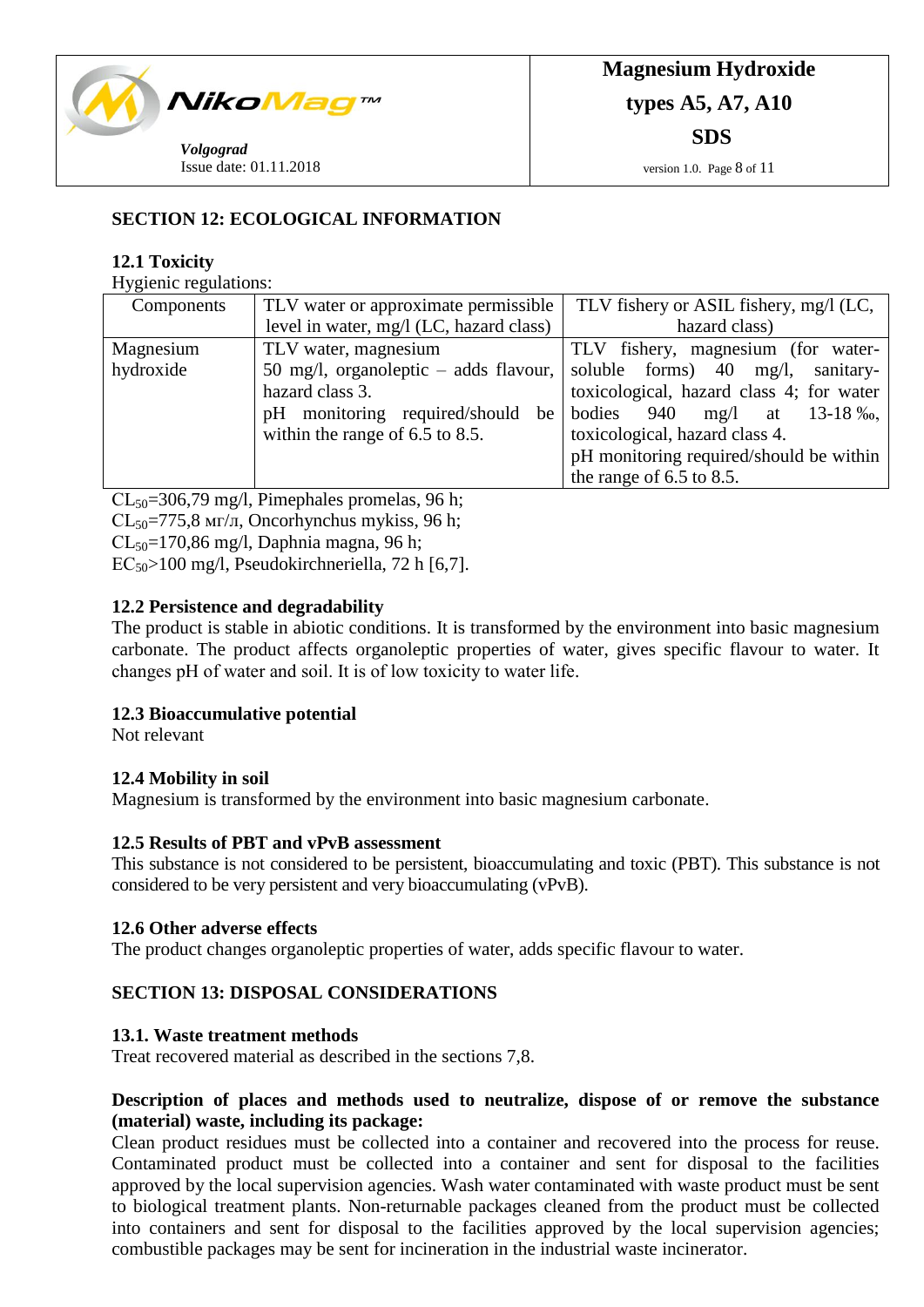

### **Waste handling precautions for waste resulting from product use, storage, transportation, etc.**

See Sections 6-8. All operations with the product residues require the use of individual protection means and must be carried out in a ventilated room. The personnel handling the product must be familiar with the physical and chemical properties, toxicity behavior of the product, must be given instructions, trained and assessed as having the knowledge of procedures for safe handling of product residues.

**Guidelines for disposal of waste resulting from domestic usage of the product:** Not applicable.

|                           | <b>SECTION 14: TRANSPORT INFORMATION</b> |                            |  |  |  |
|---------------------------|------------------------------------------|----------------------------|--|--|--|
|                           | <b>Ground transport (ADR/RID)</b>        |                            |  |  |  |
| 14.1                      | <b>UN</b> number                         | Not classified             |  |  |  |
| 14.2                      | <b>Proper shipping name</b>              | Magnesium hydroxide (type) |  |  |  |
| 14.3                      | <b>Transportation hazard category</b>    | Non-hazardous goods        |  |  |  |
| 14.4                      | Packaging group                          | None                       |  |  |  |
| 14.5                      | <b>Ecological hazards</b>                | None                       |  |  |  |
| 14.6                      | <b>Special user precautions</b>          | None                       |  |  |  |
|                           | <b>Water transport (ADN)</b>             |                            |  |  |  |
| 14.1                      | <b>UN</b> number                         | Not classified             |  |  |  |
| 14.2                      | <b>Proper shipping name</b>              | Magnesium hydroxide (type) |  |  |  |
| 14.3                      | <b>Transportation hazard category</b>    | Non-hazardous goods        |  |  |  |
| 14.4                      | Packaging group                          | None                       |  |  |  |
| 14.5                      | <b>Ecological hazards</b>                | None                       |  |  |  |
| 14.6                      | <b>Special user precautions</b>          | None                       |  |  |  |
|                           | Maritime transport (IMDG)                |                            |  |  |  |
| 14.1                      | <b>UN</b> number                         | Not classified             |  |  |  |
| 14.2                      | <b>Proper shipping name</b>              | Magnesium hydroxide (type) |  |  |  |
| 14.3                      | <b>Transportation hazard category</b>    | Non-hazardous goods        |  |  |  |
| 14.4                      | Packaging group                          | None                       |  |  |  |
| 14.5                      | <b>Ecological hazards</b>                | None                       |  |  |  |
| 14.6                      | <b>Special user precautions</b>          | None                       |  |  |  |
|                           | Air transport (ICAO/IMDG)                |                            |  |  |  |
|                           | 14.1 UN number                           | Not classified             |  |  |  |
| 14.2                      | <b>Proper shipping name</b>              | Magnesium hydroxide (type) |  |  |  |
| 14.3                      | <b>Transportation hazard category</b>    | Non-hazardous goods        |  |  |  |
| 14.4                      | Packaging group                          | None                       |  |  |  |
| 14.5                      | <b>Ecological hazards</b>                | None                       |  |  |  |
| 14.6                      | <b>Special user precautions</b>          | None                       |  |  |  |
| <b>Transport marking:</b> |                                          |                            |  |  |  |
| "Protect from moisture"   |                                          |                            |  |  |  |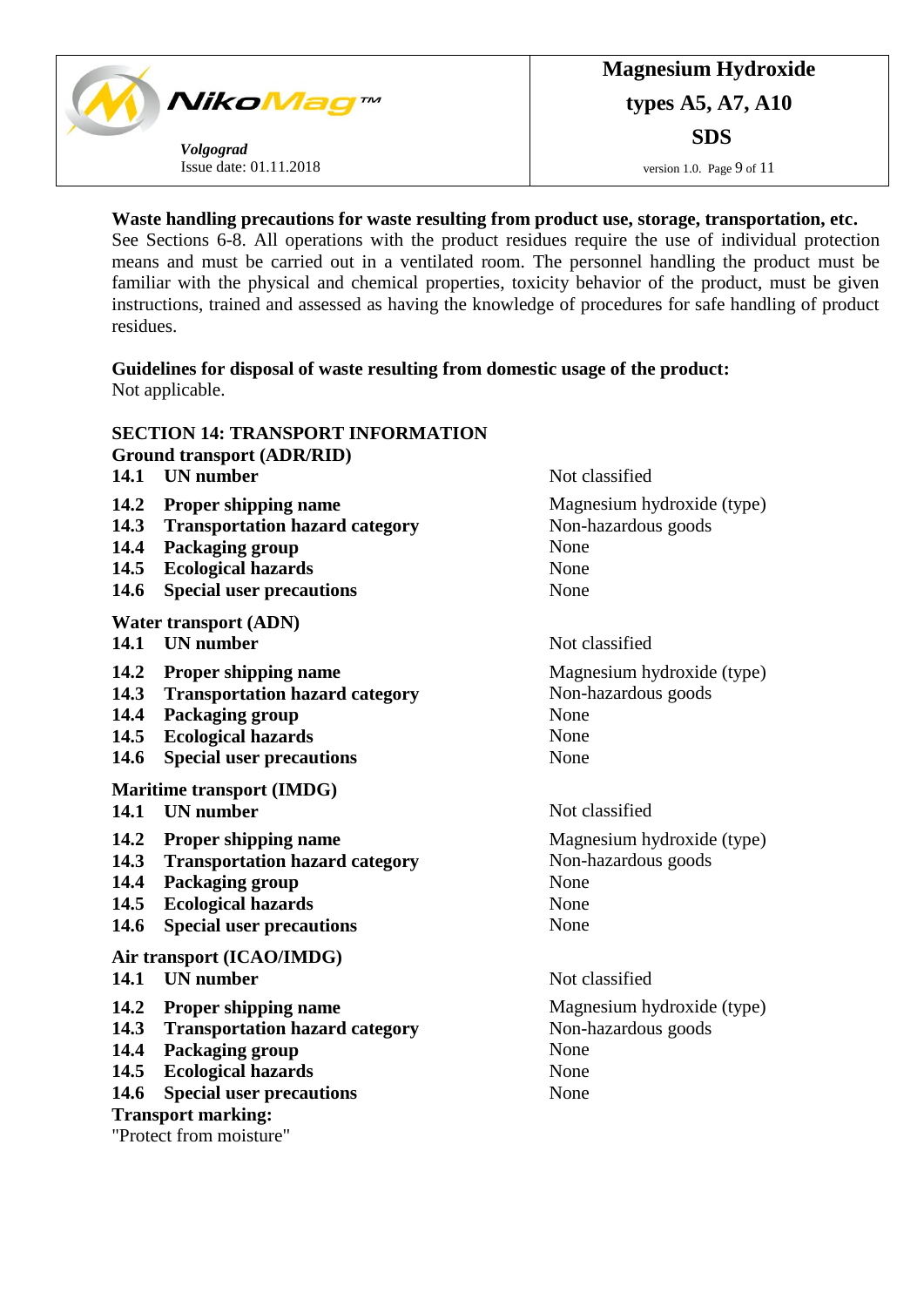

**14.7 Bulk transportation under Annex II to the International Convention for the Prevention of Pollution from Ships (MARPOL) 73/78 and International Code for the Construction and Equipment of Ships Carrying Dangerous Chemicals in Bulk (IBC Code)** Not applicable

# **SECTION 15: REGULATORY INFORMATION**

# **15.1. Safety, health and environmental regulations/legislation specific for the substance**

This product is not controlled under international conventions and agreements (Montreal Protocol, Stockholm Convention, etc.).

The substance does not apply to "Hazardous Chemicals" included in the OSHA standard for hazard communication, 29 CFR 1910.1200.

Storage class pursuant to TRGS 510 13

# **15.2. Chemical safety assessment**

Chemical safety assessment has been carried out for this substance.

# **15.3. National Regulatory Status Information**

According to the regulations of the Russian Federation liquid chlorinated paraffin has the fol-lowing hazard statements and precautionary statements [1]:

# **Signal word: Warning**

**Hazard pictogram:**



# **Brief hazard description**

Н315: Causes skin irritation.

Н319: Causes serious eye irritation.

Н335: May cause respiratory irritation.

# **Safe Handling Measures (preventing)**

Р261: Avoid breathing of dust.

Р264: Wash hands thoroughly after handling.

Р280: Wear protective gloves/ protective clothing/ eye protection.

# **Accidental Release Measures (reacting)**

Р302+Р352: IF ON SKIN: Wash with plenty of water using soap.

Р305+Р351+Р338: IF IN EYES: Rinse cautiously with water for several minutes. Remove contact lenses, if present and easy to do. Continue rinsing.

Р304+Р340+Р312: BY INGALATION: Remove person to fresh air and keep comfortable for breathing. Seek medical attention in case of feeling ill. Call a POISON CENTER/doctor if you feel unwell.

Р332+Р337+Р311: If eye/skin irritation persists: Call a POISON CENTER/ doctor.

# **Safe Storage Conditions**

Р402+Р403+Р405+Р233: Store in a dry, well-ventilated, inaccessible for unauthorized persons place. Keep container tightly closed.